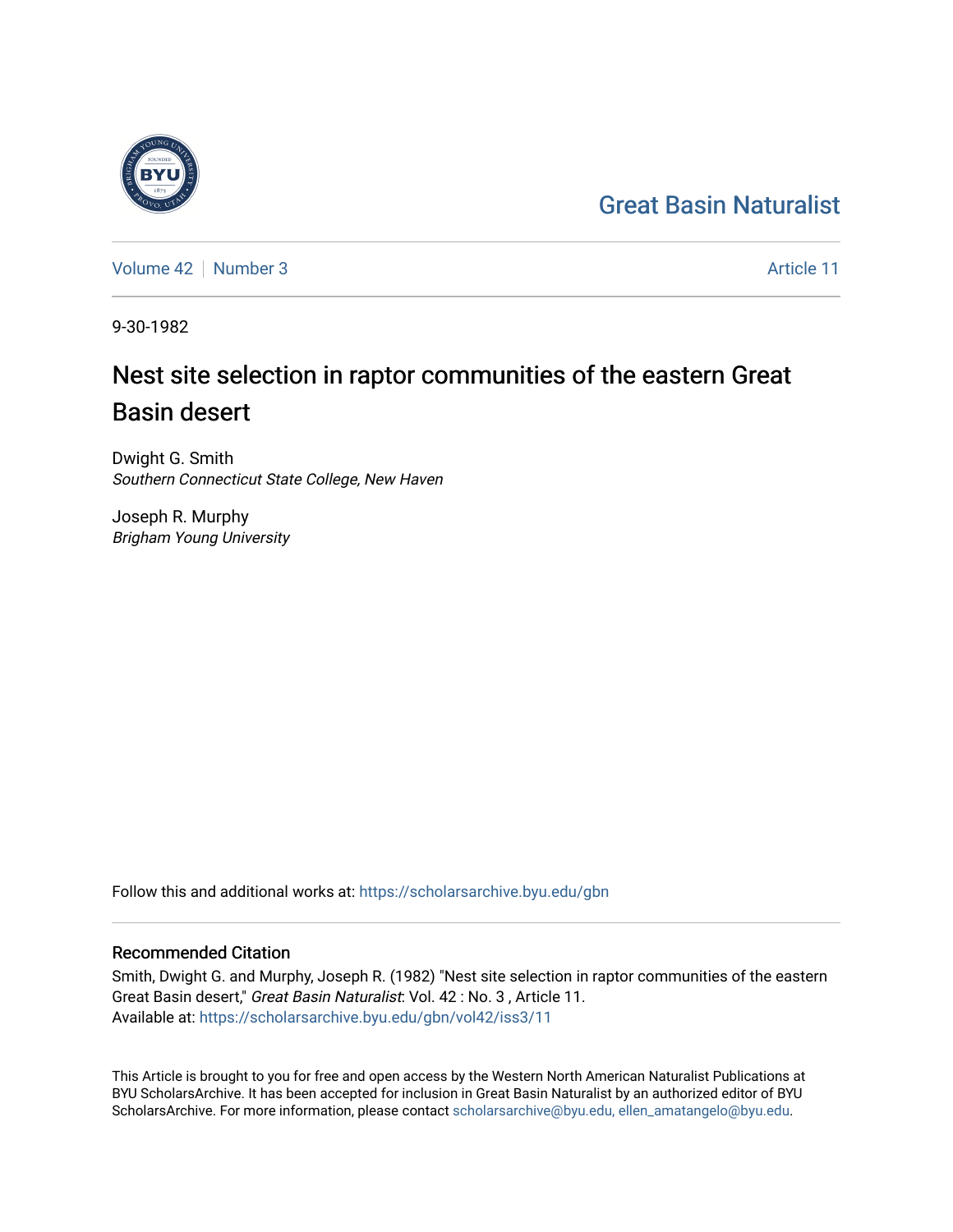#### NEST SITE SELECTION IN RAPTOR COMMUNITIES OF THE EASTERN GREAT BASIN DESERT

Dwight G. Smith' and Joseph R. Murphy^

Abstract.- Measures of niche breadth and overlap were used to compare nest site selection in <sup>a</sup> community of <sup>10</sup> raptor species and the Raven nesting in the eastern Great Basin Desert. Three variables were examined: nest site type, elevation, and exposure. Results suggest a division of component raptor species into relatively abundant core species that show wide niche breadths and uncommon fringe species with narrow niche breadths. Differences in use of each resource are most pronounced along elevation gradient in which three guilds are evident that correspond to raptor species groupings that nest at higher, middle, and lower elevations. Each guild is comprised of <sup>a</sup> mix of core and fringe species. Raptor species with highest overlap along one or more nest site variables examined are separated bv differences in activity patterns.

In this study we compare nest site selec tion in a community of 10 raptor species and the Raven {Corvus corax) nesting in the east em Great Basin desert of Utah.

Nest site selection is <sup>a</sup> function of many variables, including proximity of foraging habitat, protection of nest and young, ther mal environment of nest, and spatial inter actions within the community. Nest sites of several raptor species in the eastern Great Basin have some common characteristics and appear similar, suggesting the occurrence of interspecific competition for available nest sites. Observations of occasional appropriation of Ferruginous Hawk (Buteo regalis) and Red-tailed Hawk (Buteo jamaicensis) nests by Great Horned Owls {Bubo virginianus); Raven nests by Great Horned Owls; and Great Horned Owl nests by Golden Eagles (Aquila chrysaetos) and Prairie Falcons {Falco mexicanus) indicate that nest site availability may be a limiting resource operating during periods of high raptor density (Smith and Murphy 1973). Conversely, partitioning of nest site resources may reduce competition among raptor species and facil itate coexistence.

We compared raptor nest site selection and extent of interspecific overlap using three nest site variables: type of placement, exposure, and elevation. The Raven is in cluded in the comparison because it is a functional raptor, constructs nests that may be appropriated by raptor species, and competes for nesting sites with several raptor species.

#### **STUDY AREA**

Long-term raptor studies began on a 7700 km2 portion of the eastern Great Basin desert in winter 1966-1967. In previous papers we have presented observations on raptor population dynamics on a smaller 207-km2 in tensive study area (Smith and Murphy 1973) and described the response of large raptor species to fluctuations of their prey (Smith and Murphy 1979, 1981). Data for this study are from a 1170 km<sup>2</sup> segment of our original study area, which includes portions of Utah and Tooele counties in central Utah.

Topographically, the area is characterized by broad, flat, alkaline valleys separated by high, north-south oriented hills and ranges. Valley elevations range from <sup>1460</sup> to <sup>1620</sup> m and maximum elevations range from 1830 to 2440 m.

Climatically, the area is a northern cold desert (Shelford 1963). Annual precipitation averages 38 cm and monthly temperatures average from -5 C in January to 24 C in July, with wide daily and seasonal variations.

Two distinct vegetative associations are present. The desert shrub community occurs over the lower elevations and covers the val ley floors. It consists of shrubs, herbs, and grasses, several of which form large, homo-

<sup>&#</sup>x27;Department of Biology, Southern Connecticut State College, New Haven, Connecticut 06515.

<sup>&</sup>lt;sup>2</sup>Department of Zoology, Brigham Young University, Provo, Utah 84602.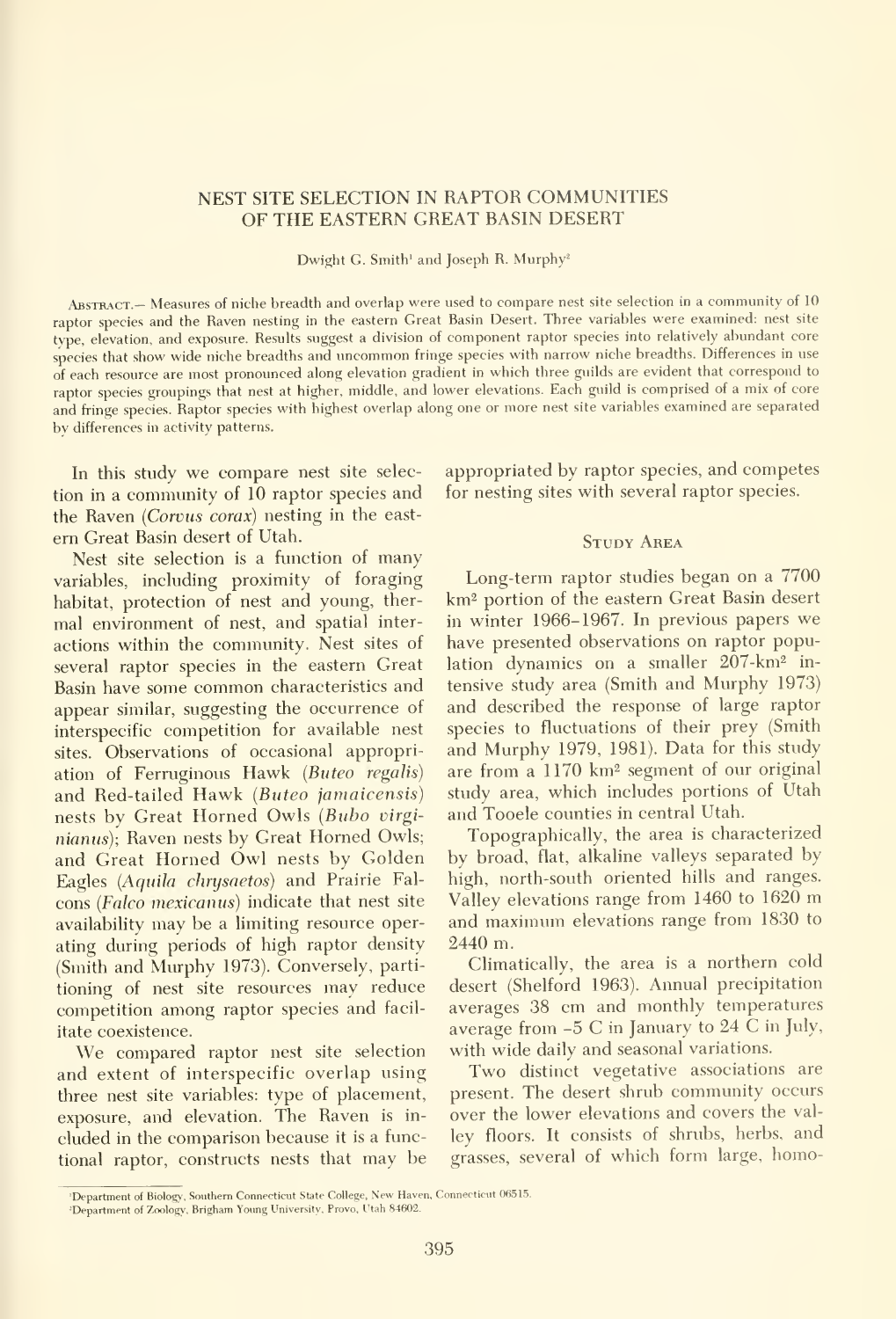TABLE 1. Yearly raptor populations nesting in the and altitude requirements. Fieldwork each central Utah study area, 1967-1970.

| Raptor species       | 1967           | 1968           | 1969           | 1970           | Total<br>nests |
|----------------------|----------------|----------------|----------------|----------------|----------------|
| Golden Eagle         |                | 13             | 13             | $\mathbf{1}$   | 44             |
| Ferruginous Hawk     | 15             | 28             | 34             | 13             | 90             |
| Red-tailed Hawk      | 5              | 10             | 12             | $\mathbf{1}$   | 38             |
| Swainson's Hawk      | $\overline{2}$ | $\overline{2}$ | 3              |                | 8              |
| Prairie Falcon       |                |                |                | $\overline{2}$ | 5              |
| Kestrel              | 3              | 3              | $\overline{2}$ | $\overline{2}$ | 10             |
| Marsh Hawk           | 0              | $\overline{2}$ | $\mathfrak{D}$ | 3              | 7              |
| Great Horned Owl     | 6              | 14             | 16             | 10             | 46             |
| Short-eared Owl      | 0              | ı              |                |                | 3              |
| <b>Burrowing Owl</b> |                | 2              | 4              | 3              | 10             |
| Raven                |                | 5              | 5              | 3              | 17             |

geneous stands under certain edaphic soil conditions. Predominant desert shrub species include big sagebrush (Artemisia tridentata) on the better drained soils and greasewood (Sarcobatus vermiculatus) on the poorly drained valley floors. The well-drained slopes and hills support a dwarf conifer community of Utah juniper (Juniperus osteosperma) and pinyon pine (Pinus monophylla), which occur in stands of widely varying density.

A number of abandoned quarries, some of considerable size, are located in the foothills. Many have sheer cliffs ranging from 5-80 m in height. A few structures, all in various states of disrepair, were associated with some quarry sites. These and an abandoned gunnery tower at the U.S. Army Deseret Depot located in Rush Valley provided artificial nesting sites for some raptor species.

#### **METHODS**

The study was conducted from November 1966 through July 1971. To locate nests, we subdivided the study area into 2.56-km<sup>2</sup> units. which were systematically searched in a rotating sequence at biweekly intervals throughout the nesting season. Foot searches of cliffs, rock outcrops, and juniper stands were supplemented by vehicle searches through desert shrub. Fixed-wing aircraft surveys were used two years to find nests but were of limited use due to minimum speed

year was from December through August. During this time a minimum of two days per week were spent on the study area, and total fieldwork per year averaged 1640 hours. Rotation of search areas throughout the nesting season ensured that all areas were checked several times, and we believe that we successfully located all raptor nests each year.

For each active nest located we recorded  $(1)$  elevation above sea level,  $(2)$  direction of exposure, and (3) type of placement. Nest site elevation was measured with a portable altimeter preset at USGS markers located on the study area. Recorded data were grouped in 50 m intervals. The nest site elevation variable permits comparison of how raptor species place their nests above the valley floors over which they hunted. Direction of nest site exposure was determined by orientation of a line projected at 90 degrees from a cliff wall or tree cavity through a nest center and grouped in one of eight equal subdivisions of the compass. Hillside tree and ground nests were classed by direction of slope. Nests on level ground were not included in exposure calculations except where nest site entrance orientation was obvious. We recognized 18 nest-site types including 5 cliff, 7 tree, 5 ground, and burrows (Table 2).

To compare raptor and Raven nest site selection, we used determinations of nest site niche breadth, overlap, and an average community overlap with respect to each of the three nest site variables.

Niche breadth of nest site selection was calculated using the standard information theoretic measure presented by Culver  $(1972):$ 

$$
\beta i = \frac{\sum_{j}^{N_{ij} \log N_{ij}}}{\sum_{j}^{N_{ij}} \sum_{j}^{N_{ij}}} \log r
$$

where  $N_{ij}$  is the abundance of species in category j and r is the number of categories. The value of  $\beta_i$  may range from 0 to 1.

To compare overlap of raptor and Raven nest site selection we used Horn's (1966) overlap index:

$$
ih = \frac{\frac{1}{2} (N_{ij} + N_{hj}) \log (N_{ij} + N_{hj}) - \frac{5}{2} N_{ij} \log_{ij} - \frac{1}{2} N_{hj} \log N_{hj}}{[(N_i + N_h) \log (N_i + N_h) - N_i \log N_i - N_h \log N_h]}
$$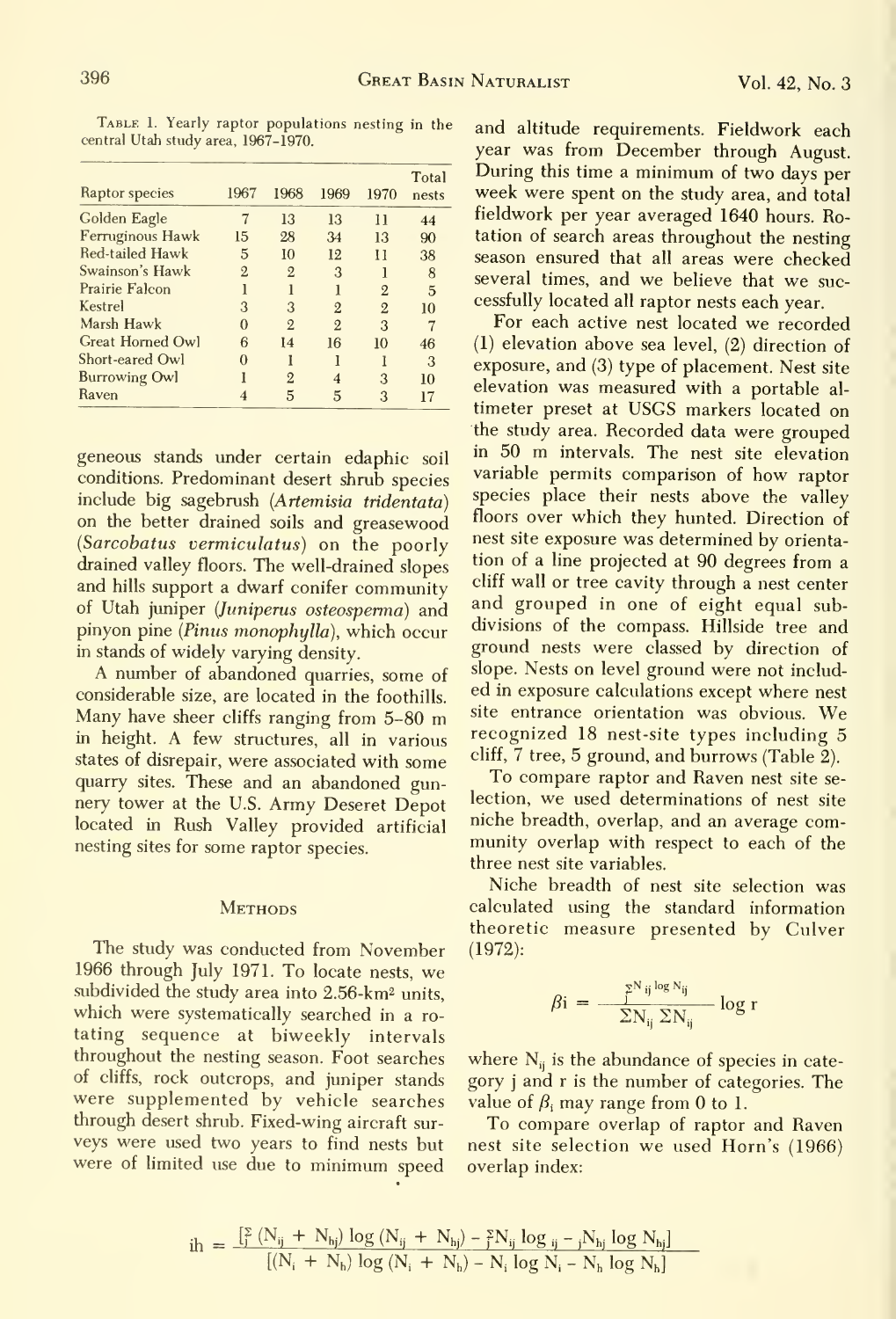Average community overlap of each raptor species within the raptor community was cal culated using the formula provided by Cody (1974):

$$
\alpha \bar{x} \; \div \; \sum_{j}^{n-1} a_{ij} \, n-1
$$

where  $\bar{x}$  represents average community overlap of a species and all overlap values exclusive of  $a_{ii}$  are summed.

Dendrograms were constructed using both unweighted (UPGMA) and weighted (WPGMA) pair group cluster analyses (Sokal and Sneath 1963). Resultant dendrograms were similar and we have presented UPGMA in this paper.

#### **RESULTS**

Populations of raptors and ravens nesting on the study area from 1967 to 1970 are pre sented in Table 1. The Ferruginous Hawk

was the most common raptor each year, varying from 13 nesting pairs in 1970 to 34 in 1969. Nesting populations of Great Horned Owls, Golden Eagles, and Red-tailed Hawks were approximately 50 percent smaller: Golden Eagles varied from 7 pairs in 1967 to 13 in 1968 and 1969, Great Horned Owls from 6 in 1967 to 16 in 1969, and Red-tailed Hawks from 5 pairs in 1967 to 12 in 1969. One other large raptor, the Swainson's Hawk {Buteo swainsoni) averaged two nesting pairs per year (range 1-3 pairs). Nesting populations of medium- and small-sized raptors were consistently low throughout the study period. Only one or two pairs of Prairie Fal cons nested on the study area each year, and the only slightly more abundant Marsh Hawks (Circus cyaneus) nested in three of four study years (1968-70). Short-eared Owls (Asio flammaeus) were the least common raptor and only one nesting pair was found from 1968 to 1970. Raven nesting populations varied from 3 pairs in 1970 to 5 in 1968 and 1969. Although 6 of 11 species considered in this study were uncommon, they are characteristic components of nesting raptor populations in this portion of the eastern Great Basin.

TABLE 2. Percent distribution of raptor species in 18 nest site type categories.<sup>a</sup>

| Nest Site Type        | GE                | <b>GHO</b>               | <b>FH</b>                | RtH                      | SwH                      | PF                       | <b>MH</b>                | SpH                      | SeO               | <b>BuO</b>               | Ra                       |
|-----------------------|-------------------|--------------------------|--------------------------|--------------------------|--------------------------|--------------------------|--------------------------|--------------------------|-------------------|--------------------------|--------------------------|
| CLIFF SITES           |                   |                          |                          |                          |                          |                          |                          |                          |                   |                          |                          |
| Quarry                | 26.3              | 19.5                     | $\qquad \qquad$          | 7.9                      | $\qquad \qquad -$        | 30.0                     | ÷.                       | 40.0                     |                   | $\overline{a}$           | 11.5                     |
| $20^{+}$ m            | 22.7              | 6.5                      |                          | 7.9                      |                          | 10.0                     | $\frac{1}{2}$            |                          |                   | -                        | 23.6                     |
| $5 - 19m$             | 47.5              | 43.4                     |                          | 36.8                     | $\overline{\phantom{a}}$ | 60.0                     | $\overline{\phantom{a}}$ | 30.0                     | -                 | $\overline{\phantom{0}}$ | 5.9                      |
| 5m                    | $\qquad \qquad -$ | 2.2                      | 3.2                      | 5.3                      |                          |                          |                          | $\sim$                   |                   | —                        | 59.0                     |
| Rock outcrop          | 4.5               | $\overline{\phantom{m}}$ | 24.6                     | $\qquad \qquad$          |                          |                          |                          |                          |                   |                          |                          |
| TREE SITES            |                   |                          |                          |                          |                          |                          |                          |                          |                   |                          |                          |
| Juniper (platform)    |                   | 26.0                     | 53.1                     | 21.2                     | 87.5                     |                          |                          |                          |                   |                          |                          |
| Juniper (cavity)      |                   |                          |                          |                          | $\overline{a}$           |                          | $\qquad \qquad$          | 20.0                     |                   | --                       |                          |
| Pinyon Pine           |                   | 2.2                      | 2.1                      | 7.9                      | —                        |                          |                          |                          |                   |                          |                          |
| Cliffrose             |                   | $\overline{\phantom{a}}$ | 2.1                      | 2.6                      | $\qquad \qquad -$        | -                        |                          |                          |                   | ÷                        |                          |
| Cottonwood (platform) |                   |                          | 1.0                      | 5.3                      | 12.5                     | ---                      | —                        |                          |                   |                          |                          |
| Cottonwood (cavity)   |                   |                          | $\overline{\phantom{a}}$ | $\qquad \qquad - \qquad$ | $\qquad \qquad -$        |                          |                          | 10.0                     |                   |                          |                          |
| Lombardy Poplar       |                   |                          | $\qquad \qquad -$        | 5.3                      |                          |                          |                          |                          |                   |                          |                          |
| <b>GROUND SITES</b>   |                   |                          |                          |                          |                          |                          |                          |                          |                   |                          |                          |
| Sagebrush             | --                | -                        | 7.5                      | $\overline{\phantom{a}}$ |                          | -                        | 74.4                     | $\overline{\phantom{0}}$ | 33.3              |                          |                          |
| Ricegrass             | ÷                 |                          | 4.3                      | -                        | -                        | $\overline{\phantom{a}}$ | 12.8                     | $\qquad \qquad -$        | 33.3              |                          |                          |
| Horsebrush            |                   | $\overline{\phantom{a}}$ | 2.1                      |                          | <u></u>                  |                          |                          | $\frac{1}{2}$            |                   |                          |                          |
| Winter Wheat          |                   |                          |                          |                          |                          | $\overline{\phantom{m}}$ | 12.8                     | $\qquad \qquad -$        | 33.3              |                          |                          |
| Dry Wash              |                   |                          |                          |                          |                          |                          |                          |                          | -                 | 20.0                     | $\overline{\phantom{a}}$ |
| <b>BURROW</b>         |                   |                          |                          | $\overline{\phantom{a}}$ | -                        | $\overline{\phantom{a}}$ |                          |                          | $\qquad \qquad -$ | 80.0                     |                          |
| Sample size $(N)$     | 44                | 46                       | 90                       | 38                       | 8                        | $\overline{5}$           | $\overline{7}$           | 10                       | 3                 | 10                       | 17                       |
|                       |                   |                          |                          |                          |                          |                          |                          |                          |                   |                          |                          |

<sup>2</sup>GE = Golden Eagle, GHO = Great Horned Owl, FH = Ferruginous Hawk, RtH = Red-tailed Hawk, SwH = Swainson's Hawk, PF = Prairie Falcon, MH = Marsh Hawk, SpH = Sparrow Hawk (American Kestrel), SeO = Short-eared Owl, BuO = Burrowing Owl, Ra = Raven.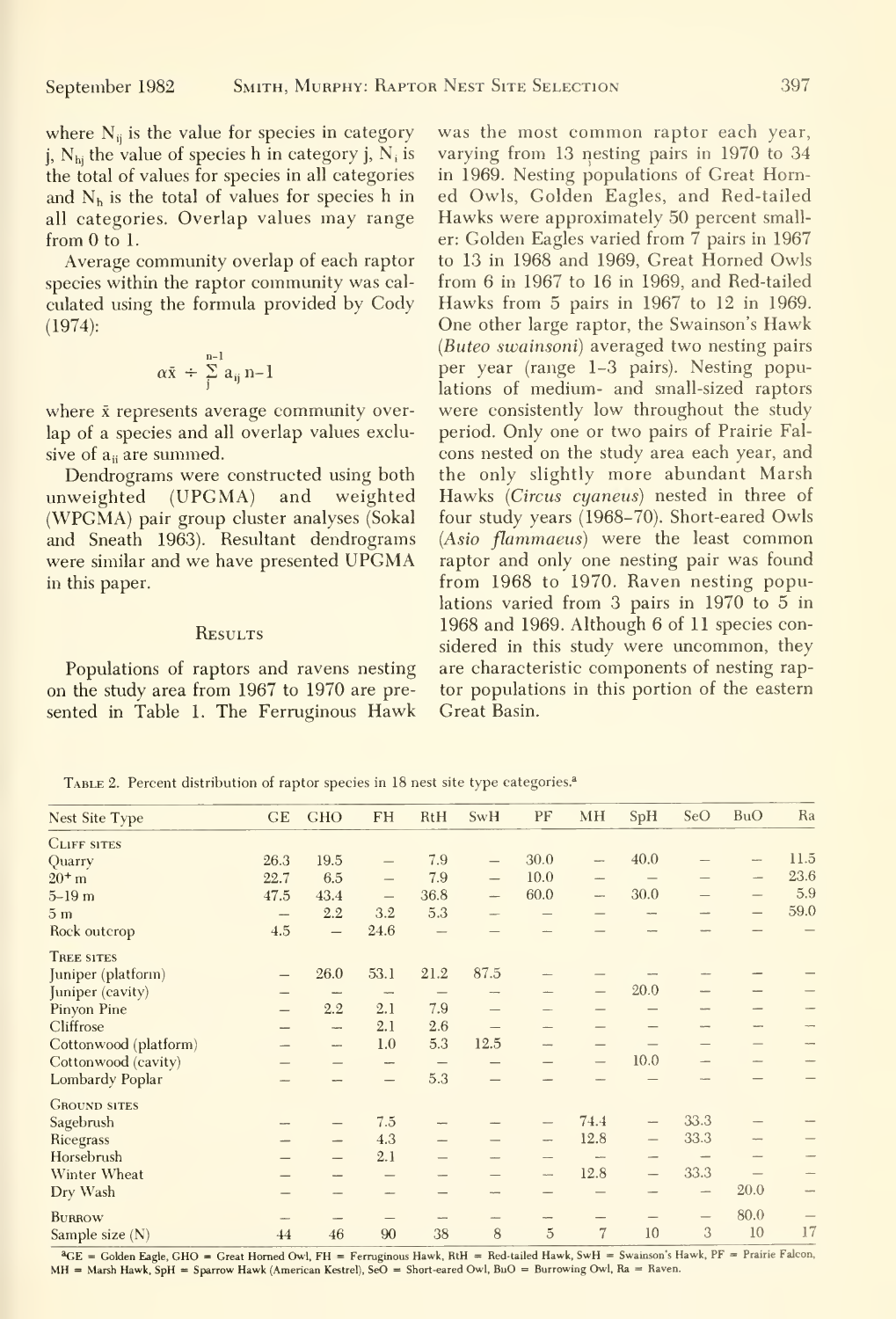Golden Eagles nested in 4 of 18 (23.5 percent) categories, all on cliff sites or rock out crop (Table 2). Of the large raptors on the study area. Golden Eagles selected the nar rowest range of nest sites. Comparatively, Ferruginous Hawks and Red-tailed Hawks se lected the widest variety of nest sites, each using 9 of 18 (47.4 percent) types. Although both species used cliff and tree sites, major differences in type and frequency of use are evident. Over twice as many Red-tailed Hawk nests were located in cliffs (57.9 per cent vs. 25.6 percent;  $d = 6.5$ ; P $< 0.05$ ). Over 55 percent of Red-tail nests were in cliffs greater than <sup>5</sup> m in height, whereas all Ferruginous Hawk nests were located in low cliffs (<5 m) and rock outcrops. Ferruginous Hawks chose tree sites more frequently (58.3 percent compared to 43.3 percent for Redtailed Hawks), although both species most commonly constructed nests in junipers. Ferruginous Hawks but not Red-tailed Hawks also constructed nests on the ground (13.9 percent located in three of the four Great Basin Desert shrub communities available).

Great Homed Owls were found in 6 of 18 (13.5 percent) nest-site types, all of which were in cliffs and junipers. Golden Eagles, Prairie Falcons, and Ravens nested exclusively in cliff nest site types, and Swainson's Hawks were restricted to juniper and cotton wood sites. The two smallest raptors on the study area, the American Kestrel {Falco sparverius) and Burrowing Owl {Athene cunicularia) nested only in cavities, the former in cliffs (70 percent) and trees (30 percent) and the latter in burrows.

Two other species that used <sup>a</sup> narrow range of nest site types were the Marsh Hawk and Short-eared Owl. Both selected nest sites in desert shrub communities.

Raptor nest site locations in nine elevation categories are presented in Table 3. Although Golden Eagle nest sites were found in eight of nine elevation categories, ranging from 1460 to 1910 m, 78.5 percent were located at elevations greater than 1680 m. On the average, Golden Eagle nests were located at higher elevations than those of any other raptor in the study area. Great Horned Owls and Red-tailed Hawks were most similar to the Golden Eagle in nest site placement.

Great Horned Owl nests were found at all elevations, although most (82.5 percent) were located in elevations greater than 1600 m. Red-tailed Hawk nests were found in <sup>8</sup> of 9 (88.9 percent) elevation categories and also were primarily located at higher elevations. Comparatively, nests of two other large raptor species, the Swainson's Hawk and Ferru ginous Hawk, were restricted to middle and lower elevations. A total of 85.1 percent of all Ferruginous Hawk nests were found be tween <sup>1511</sup> and 1660 m and none were placed at elevations higher than 1710 m: All Swainson's Hawk nests were found at elevations between 1460-1610 m. Nest sites of Ravens had the highest average elevation. All were above <sup>1711</sup> m and 94.1 percent were at elevations greater than 1761 m. Nest sites of Prairie Falcons were limited to middle elevations from 1611 to 1760 m, but three species, the Marsh Hawk, Short-eared Owl and Bur rowing Owl nested exclusively in lower ele-

|                      | $1460-$ | $1511-$ | $1561-$ | $1611-$ | $1661-$ | $1711-$          | $1761-$ | $1811-$ | $1861-$ | Number       |
|----------------------|---------|---------|---------|---------|---------|------------------|---------|---------|---------|--------------|
| Species <sup>a</sup> | 1510    | 1560    | 1610    | 1660    | 1710    | 1760             | 1810    | 1860    | 1910    | of nests     |
| CE                   | 4.5     | 0.0     | 2.3     | 4.5     | 22.7    | 29.5             | 15.9    | 6.8     | 13.6    | 44           |
| <b>GHO</b>           | 4.3     | 4.3     | 8.7     | 13.0    | 21.7    | 26.1             | 10.9    | 4.3     | 6.5     | 46           |
| <b>FH</b>            | 5.3     | 21.3    | 45.7    | 18.1    | 9.6     | 0.0              | 0.0     | 0.0     | 0.0     | 90           |
| <b>RtH</b>           | 2.6     | 5.3     | 5.3     | 31.6    | 23.7    | 13.2             | 15.8    | 2.6     | 0.0     | 38           |
| <b>SwH</b>           | 12.5    | 25.0    | 62.5    | 0.0     | 0.0     | 0.0              | 0.0     | 0.0     | 0.0     | 8            |
| PF                   | 0.0     | 0.0     | 0.0     | 20.0    | 40.0    | 40.0             | 0.0     | 0.0     | 0.0     | $\mathbf{5}$ |
| MH                   | 57.1    | 28.6    | 14.3    | 0.0     | 0.0     | 0.0              | 0.0     | 0.0     | 0.0     |              |
| <b>SpH</b>           | 0.0     | 0.0     | 0.0     | 10.0    | 50.0    | 0.0 <sub>1</sub> | 30.0    | 10.0    | 0.0     | 10           |
| SeO                  | 33.3    | 66.6    | 0.0     | 0.0     | 0.0     | 0.0              | 0.0     | 0.0     | 0.0     | 3            |
| <b>BuO</b>           | 30.0    | 70.0    | 0.0     | 0.0     | 0.0     | 0.0              | 0.0     | 0.0     | 0.0     | 10           |
| Ra                   | 0.0     | 0.0     | 0.0     | 0.0     | 0.0     | 5.9              | 29.4    | 47.1    | 17.6    | 17           |

Table 3. Percent distribution of raptor species nests in nine elevation categories. Elevation in meters.

<sup>a</sup>GE = Golden Eagle, GHO = Great Horned Owl, FH = Ferruginous Hawk, RtH = Red-tailed Hawk, SwH = Swainson's Hawk, PF = Prairie Falcon, MH = Marsh Hawk, SpH = Sparrow Hawk (American Kestrel), SeO = Short-eared Owl, BuO = Burrowing Owl, Ra = Raven.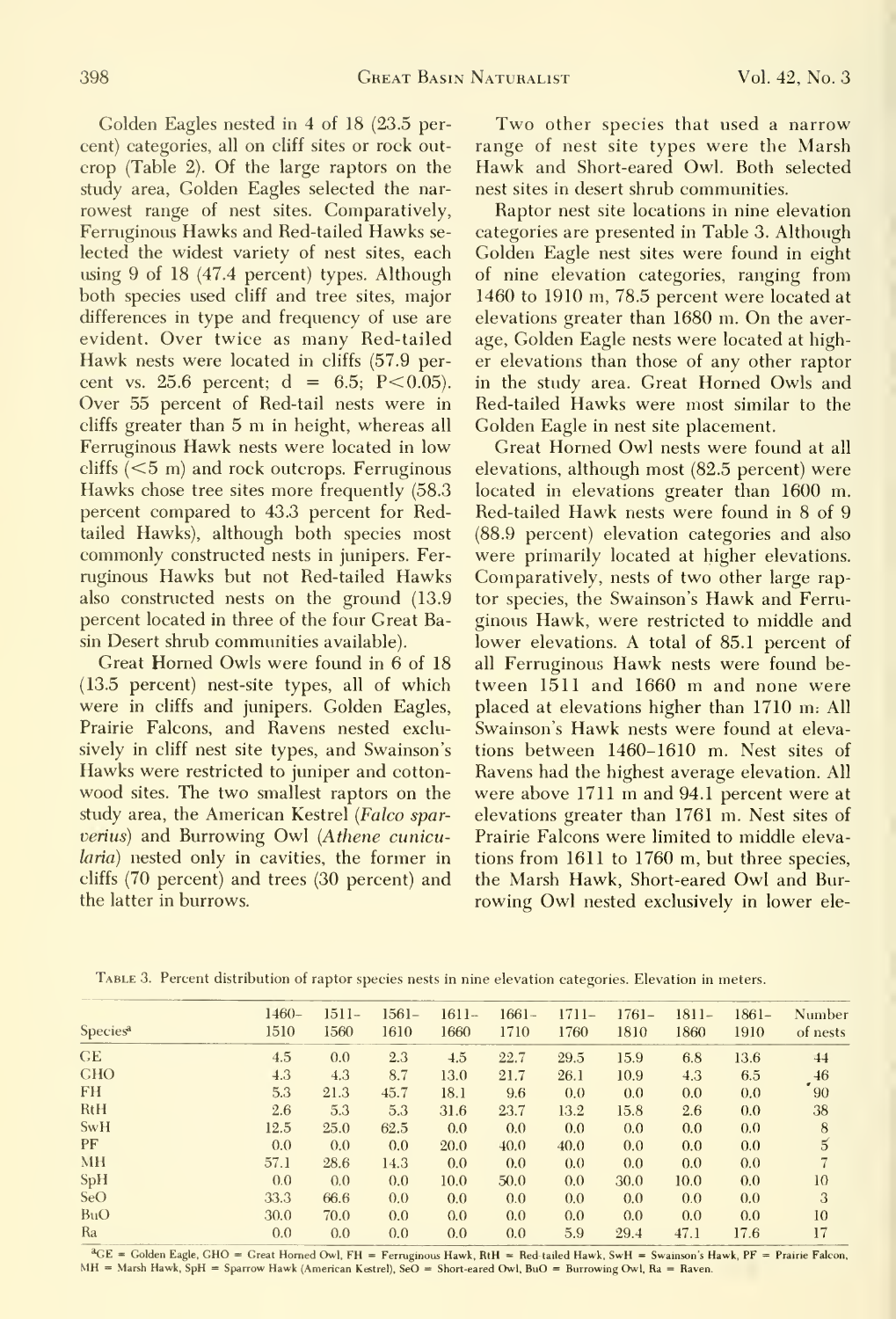vations, below <sup>1610</sup> m for the Marsh Hawk and below 1560 m for the latter two species.

A summary of distribution of raptor nests in eight exposure categories is presented in Table 4. Golden Eagles, Great Horned Owls, Ferruginous Hawks and Red-tailed Hawks had exposures in all eight categories, al though each exhibited higher frequencies for certain exposures. Thus, 57.5 percent of all Golden Eagle nests had exposures from WNW-NNE but 52.5 percent of Great Homed Owl nests had WSW-WNW exposures. Exposure preferences of Ferruginous Hawks and Red-tailed Hawks were slightly less definitive, with the former showing highest ESE nest site exposure and the latter WSW. The two raptor species that nest ex clusively in cliff and quarry cavities, the Ra ven and Prairie Falcon, both had maximum WNW nest site exposures. Short-eared Owls exhibited the narrowest range of nest site ex posure, with all nests at ENE and ESE, but this may reflect the small sample size for this species.

Nest site niche breadth.— Niche breadth represents the range or diversity of a species along a resource gradient. Niche breadth values of raptor species along each variable are presented in Table 5.

A significant positive correlation between relative abundance of raptor species and niche breadth  $(\beta)$  was found for each of the nest site variables examined, i.e., type (T), elevation (E), and exposure (X),  $(r = 0.62, t)$  $= 2.36$ , P < 0.05 for  $\beta_{\rm T}$ ; r = 0.63, t = 2.44, P <0.05 for  $\beta_{\rm E}$ ; and r = 0.72, t = 3.12, P  $<$  0.05, for  $\beta_{\rm X}$ , suggesting that the most common raptor species select the widest range of nesting sites. The Golden Eagle ranked eighth in range of nest site type  $(\beta_{\tau})$  selection and tenth in nest site elevation  $(\beta_F)$  and had the widest breadth of nest site exposure selec tion  $(\beta_x)$ . The three other most abundant raptors, the Great Homed Owl, Ferruginous Hawk, and Red-tailed Hawk, consistently ranked highest along each variable. If we as sume that abundance of the large raptor species reflects their dominance, this is consistent with the predictions of Levins (1968) and McNaughton and Wolf (1970) that dominant community species occupy broader niches. The American Kestrel ranked sixth or seventh along each variable and showed broader values of nest site type and exposure but not elevation than the average  $\beta$  values of all species. Another middle-ranked species, the Raven, had a broad  $\beta_x$  but narrow  $\beta_{\text{T}}$  and  $\beta_{\rm E}$ . It is widely distributed in this part of the Great Basin desert.

Five less common raptor species, the Prairie Falcon, Swainson's Hawk, Marsh Hawk, Short-eared Owl, and Burrowing Owl, showed  $\beta$  values well below the average in each variable. All showed narrow ranges in one or more of the nest site variables examined.

Niche overlap.— Niche overlap was cal culated for all species pairs for each variable. Overlap values provide a measure of the potential impact one species may have on another. Patterns of overlap and community structure are best illustrated by dendrograms (Cody 1974), which show how species combinations that closely overlap along a

TABLE 4. Percent distribution of raptor nests in eight exposure categories.

| Species <sup>a</sup> | <b>WSW</b> | <b>WNW</b> | NNW  | <b>NNE</b> | <b>ENE</b> | <b>ESE</b> | <b>SSE</b> | <b>SSW</b> | Number<br>of nests |
|----------------------|------------|------------|------|------------|------------|------------|------------|------------|--------------------|
| GE                   | 15.0       | 17.5       | 22.5 | 17.5       | 7.5        | 5.0        | 7.5        | 7.5        | 40                 |
| <b>GHO</b>           | 29.5       | 22.7       | 6.8  | 2.3        | 2.3        | 11.4       | 6.8        | 18.2       | $+4$               |
| <b>FH</b>            | 21.6       | 2.7        | 8.1  | 2.7        | 6.8        | 27.0       | 16.2       | 14.9       | 74                 |
| <b>RtH</b>           | 23.7       | 10.5       | 2.6  | 7.9        | 5.3        | 18.4       | 18.4       | 13.2       | 38                 |
| <b>SwH</b>           | 12.5       | 0.0        | 0.0  | 25.0       | 25.0       | 37.5       | 0.0        | 0.0        | 8                  |
| PF                   | 40.0       | 40.0       | 20.0 | 0.0        | 0.0        | 0.0        | 0.0        | 0.0        | $\overline{5}$     |
| <b>MH</b>            | 0.0        | 42.9       | 0.0  | 28.6       | 28.6       | 0.0        | 0.0        | 0.0        | 7.                 |
| SpH                  | 10.0       | 10.0       | 40.0 | 0.0        | 10.0       | 20.0       | 10.0       | 0.0        | 10                 |
| SeO                  | 0.0        | 0.0        | 0.0  | 0.0        | 66.6       | 33.3       | 0.0        | 0.0        | 3                  |
| <b>BuO</b>           | 0.0        | 0.0        | 14.3 | 0.0        | 0.0        | 57.1       | 14.3       | 14.3       |                    |
| Ra                   | 23.5       | $-41.2$    | 11.8 | 0.0        | 11.8       | 5.9        | 0.0        | 5.9        | 17                 |

<sup>a</sup>CE = Golden Eagle, GHO = Great Horned Owl, FH = Ferruginous Hawk, RtH = Red-tailed Hawk, SwH = Swainson's Hawk, PF = Prairie Falcon, MH = Marsh Hawk, SpH = Sparrow Hawk (American Kestrel), SeO = Short-eared Owl, BuO = Burrowing Owl, Ra = Raven.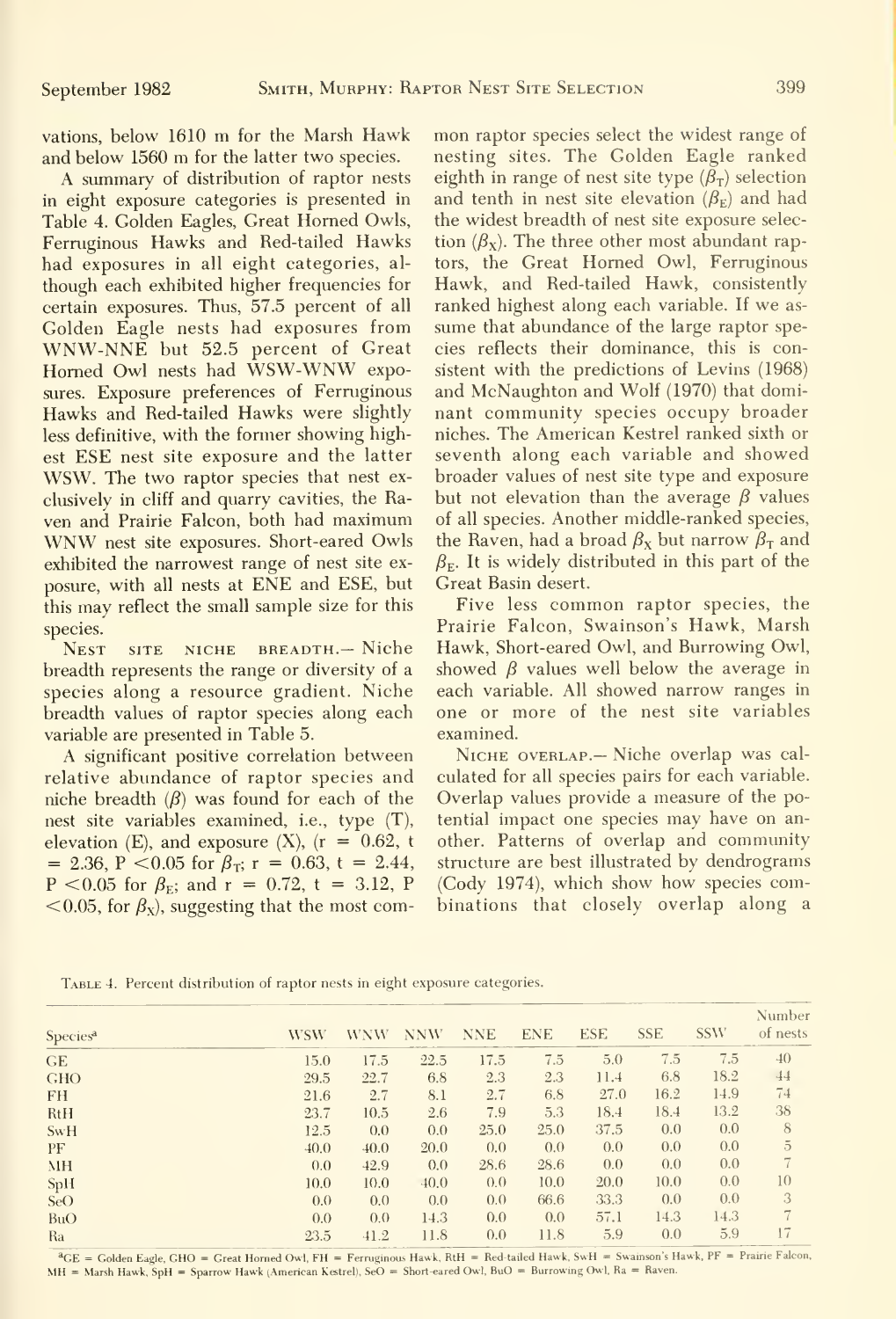resource dimension will form clusters or guilds. Community dendrograms for each nesting site dimension are presented in Fig ure 1. Each guild represents a group of species that exploit a specific nest site dimension in a similar manner.

Inspection of the nest site type (NST) dendrogram reveals four guilds, the largest (Guild A) containing six species and the smallest just one (Guild D). Subdivisions within the Guild A are, however, readily apparent: one shows close similarity of NST se lection by the Golden Eagle and three other cliff-nesting raptors. Raven, and Prairie Falcon, and the second subdivision shows a close relationship between Great Horned Owls and Red-tailed Hawks. The frequent appropriation of Golden Eagle and Raven nests by Prairie Falcons and Buteo nests by Great Homed Owls contribute <sup>a</sup> significant per centage of the overlap and resulting structure of Guild A. Guild B pairs the Ferruginous and Swainson's hawks and illustrates isolating differences between these and the other large raptor species with respect to selection of nest type. The Marsh Hawk and Short-eared Owl both nest in desert shrub and occupy <sup>a</sup> separate NST guild. The Burrowing Owl is the only raptor species utilizing burrows for nest sites and is the sole member of its guild.

Both UPGMA and WPGMA dendrograms show the Ferruginous and Swainson's hawk combination closer to the Marsh Hawk and Short-eared Owl guild than Guild A containing the other large raptors. This is inconsis tent with observational data: although 14 percent of Ferruginous Hawk nests were

ground sites located in desert shrub, another 53 percent were in Juniper and the remainder on either rock outcrops or artificial structures. All Swainson's Hawk nests were lo cated in trees. On the basis of overlap values. Ferruginous Hawks actually were closer to the Great Horned Owl-Red-tailed Hawk guild than the Marsh Hawk-Short-eared Owl guild (average pooled  $\theta$  values of 0.6994 and 0.3823, respectively).

Clustering is maximal in the nest site ele vation (NSF) dendrogram in which two guilds are evident. Golden Eagles are placed in Guild A, along with Great Horned Owls, Red-tailed Hawks, Prairie Falcons, American Kestrels, and Ravens. Raptor species composition of Guild A is identical to Guild A of NST dendrogram and species composition of Guild B corresponds to NST Guilds B, C, D. The two NSE guilds neatly separate raptor species that nest at middle and low elevations from those that select nest sites at comparatively higher elevations. NSE Guild B may be further subdivided into <sup>a</sup> cluster of two raptor species, the Ferruginous and Swainson's hawks, which nested at middle elevations in the knolls and foothills, and the cluster of three raptor species, the Marsh Hawk, Short-eared Owl, and Burrowing Owl, which nested in the valleys.

Two guilds are also formed in the nest site exposure (NSX) dendrogram. Raptor species composition of these guilds reveals inter esting similarities and differences when compared to NST and NSE dendrograms pre viously examined. Differences in NSX preferences split the Ferruginous Hawk-

|                       | Number of          | Nest type       | Nest elevation  | Nest exposure   |  |
|-----------------------|--------------------|-----------------|-----------------|-----------------|--|
| <b>Species</b>        | nests <sup>2</sup> | $\beta_{\rm T}$ | $\beta_{\rm E}$ | $\beta_{\rm X}$ |  |
| Golden Eagle          | 44                 | .4581(8)        | .8241(10)       | .9439(11)       |  |
| Great Horned Owl      | 46                 | .4679(9)        | .9043(11)       | .8625(8)        |  |
| Ferruginous Hawk      | 90                 | .5033(10)       | .6268(8)        | .8870(9)        |  |
| Red-tailed Hawk       | 38                 | .6312(11)       | .8030(9)        | .9929(10)       |  |
| Swainson's Hawk       | 8                  | .1280(1)        | .4097(3)        | .6352(5)        |  |
| Prairie Falcon        | 5                  | .3050(4)        | .4801(5)        | .5073(2)        |  |
| Marsh Hawk            |                    | .2706(3)        | .4351(4)        | .5189(3)        |  |
| American Kestrel      | 10                 | .4347(7)        | .5317(6)        | .7740(7)        |  |
| Short-eared Owl       | 3                  | .3731(6)        | .2897(2)        | .3061(1)        |  |
| Burrowing Owl         | 10                 | .1699(2)        | .2780(1)        | .5551(4)        |  |
| Raven                 | 17                 | .3637(5)        | .5403(7)        | .7422(6)        |  |
| Average (all species) |                    | .3734           | .5566           | .7023           |  |

TABLE 5. Niche breadth parameters of nest site dimensions.<sup>1</sup>

Figures in parentheses indicate rank within parameter.

'Sample sizes used in nest site exposure determinations differ as follows: Golden Eagle, 40; Ferruginous Hawk, 74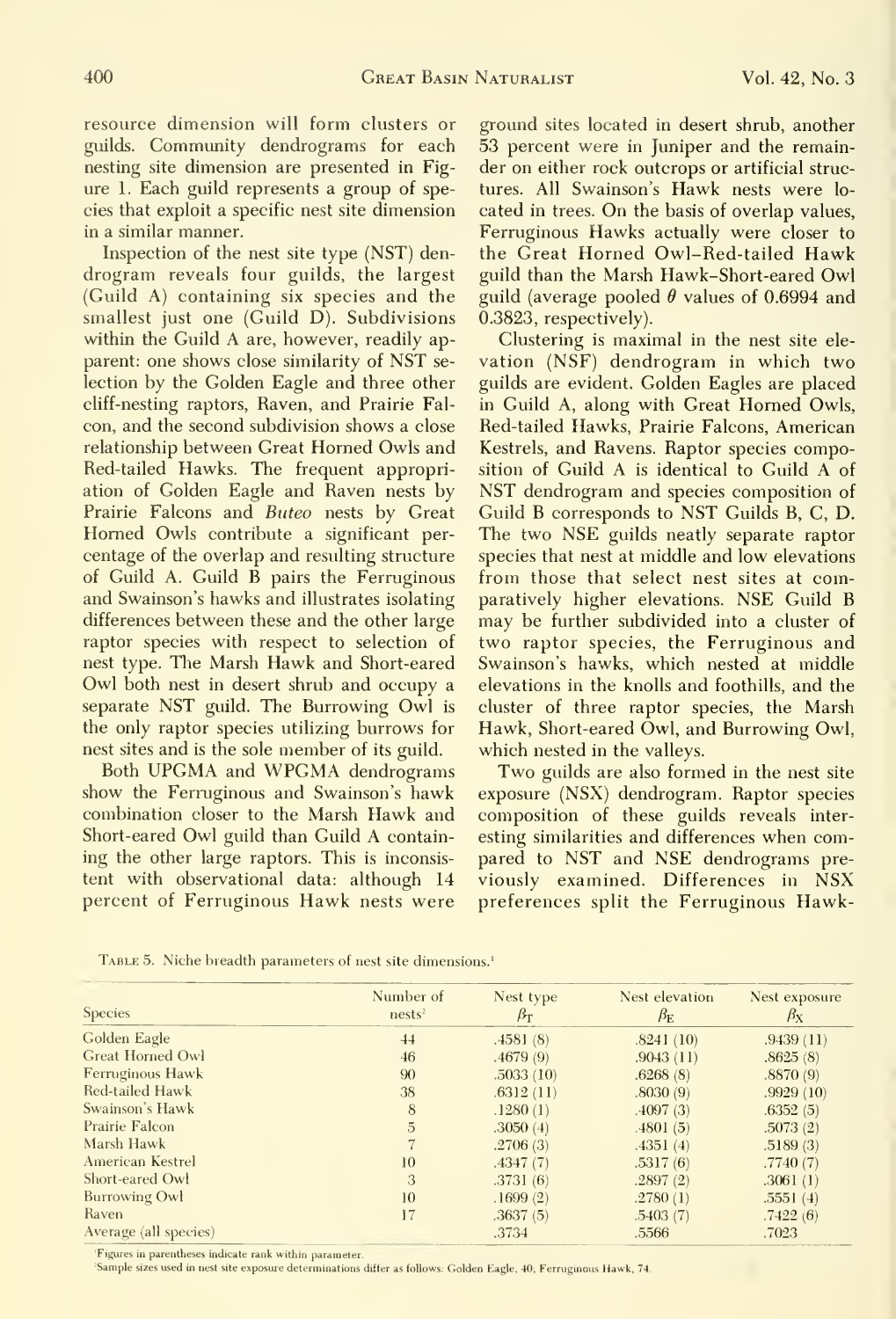

Fig. 1. Dendrograms resulting from UPGMA cluster analysis of niche overlap matrices of nest site selection di mensions among raptor species and the Raven. Separate dendrograms are constructed for each nest site lesource dimension.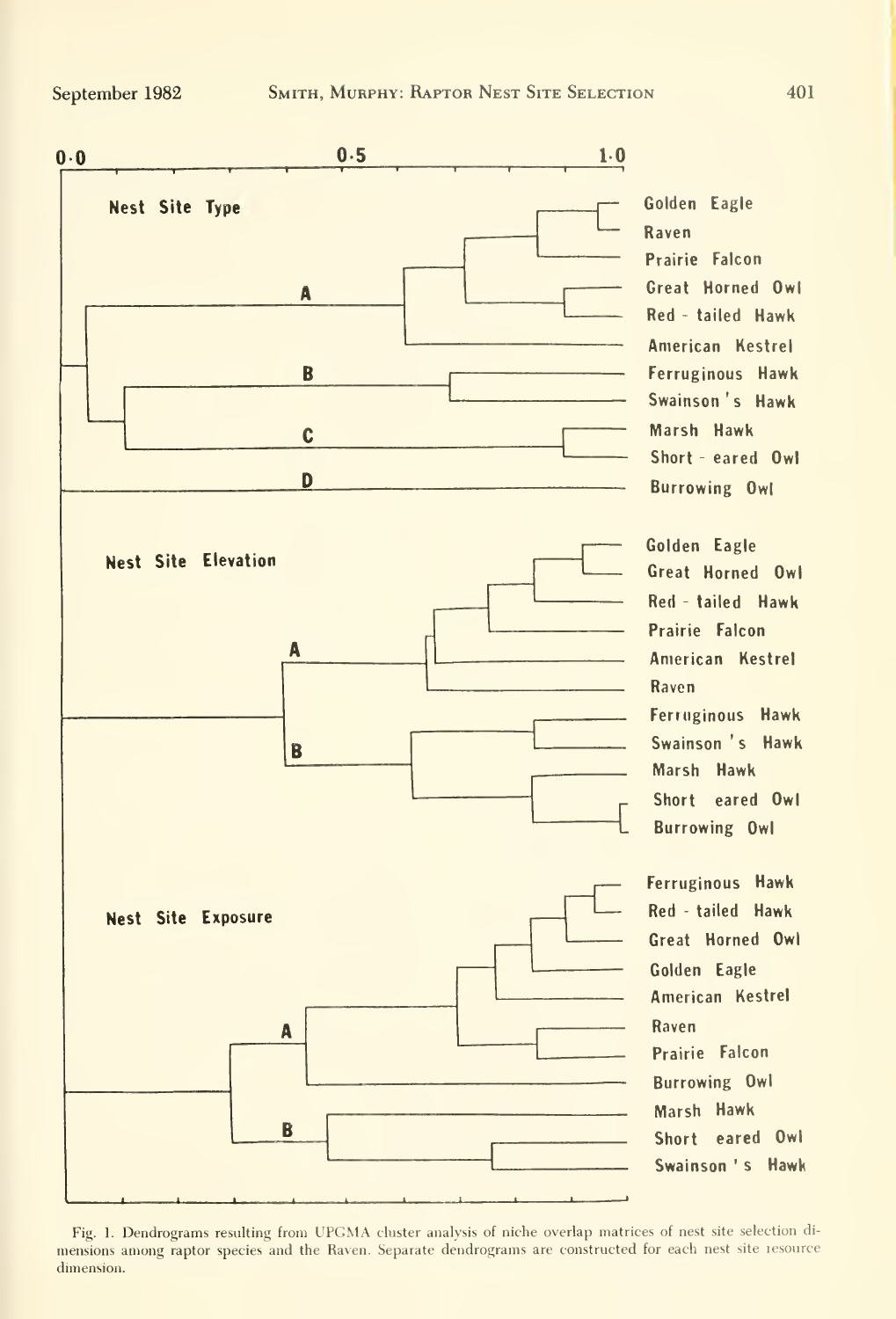NNW exposure.

community overlap  $(\alpha)$  within the raptor species community was calculated for each nest crops. NST and NSX average overlap  $(\alpha_T =$ ing core species that characteristically show of core species indicate high average overlap

along a resource. For the raptor species comsuggest segregation of raptor species along these resources. The Golden Eagle again tors as fringe species. ranked high in average community overlap in all three nest site variables. Only Great Homed Owls and Red-tailed Hawks had <sup>a</sup> higher average community overlap in two<br>Whittaker et al. (1973) reviewed the histhe Red-tailed Hawk had <sup>a</sup> higher community overlap in NSX.

There is a correlation between raptor species abundance and average community over-

TABLE 6. Average community overlap values.<sup>1</sup>

| <b>Species</b>          | Nest site<br>type | Nest site<br>elevation | Nest site<br>exposure |
|-------------------------|-------------------|------------------------|-----------------------|
| Golden Eagle            | .3873(8)          | .4600(8)               | .6830(10)             |
| <b>Great Horned Owl</b> | .4632(11)         | .5453(11)              | .6758(8)              |
| Ferruginous Hawk        | .2213(5)          | .4639(9)               | .6764(9)              |
| Red-tailed Hawk         | .4269(10)         | .5186(10)              | .6857(11)             |
| Swainson's Hawk         | .1604(4)          | .3548(6)               | .5318(5)              |
| Prairie Falcon          | .3988(9)          | .3335(2)               | .4762(4)              |
| Marsh Hawk              | .1144(3)          | .3812(7)               | .4046(2)              |
| American Kestrel        | .2980(6)          | .3504(5)               | .6412(6)              |
| Short-eared Owl         | .1130(2)          | .3410(4)               | .3798(1)              |
| <b>Burrowing Owl</b>    | .0000(1)          | .3391(3)               | .4595(3)              |
| Raven                   | .3773(7)          | .2101(1)               | .6474(7)              |
| Average (all species)   | .2691             | .3907                  | .5692                 |

'Figures in parentheses indicate rank.

Swainson's Hawk combination, with the for- lap, with the most common raptor species mer now included in Guild A containing the showing highest average community overlaps mer now included in Guild A containing the showing highest average community overlaps<br>other large raptor species and the latter and qualifying as core species. This pattern is other large raptor species and the latter and qualifying as core species. This pattern is placed in the Marsh Hawk and Short-eared consistent with abundance correlations preplaced in the Marsh Hawk and Short-eared – consistent with abundance correlations pre-<br>Owl cluster, Two species with very similar – viously -discussed, Ferruginous Hawk NST Owl cluster. Two species with very similar viously discussed. Ferruginous Hawk NST NSX requirements are the Raven and Prairie community overlap  $(\alpha_T = .2213)$  deviates NSX requirements are the Raven and Prairie community overlap  $(\alpha_T = .2213)$  deviates Falcon of Guild A. Both utilize a high pro- from this pattern because of its com-Falcon of Guild A. Both utilize a high pro- from this pattern because of its comportion of cavity nest sites with WNW and paratively restricted choice of nest sites. Alportion of cavity nest sites with WNW and paratively restricted choice of nest sites. Al-<br>NNW exposure. though this species used 10 of 19 NST cate-AVERAGE COMMUNITY OVERLAP. Average gories, 75.5 percent of nests were located in but two categories, junipers and rock outsite variable (Table 6). Average community .3373;  $\alpha_{x}$  = .6474) of the Raven places it overlap provides a method for broadly defin-<br>ing core species that characteristically show selection of nest sites at higher, more remote high  $(\alpha > \alpha \bar{x})$  values and fringe species with elevations on the study area resulted in the low average  $(\alpha < \alpha \bar{x})$  values). These  $\alpha$  values lowest NSE average niche overlap rank  $(\alpha_F)$ low average ( $\alpha < \alpha \bar{x}$ ) values). These  $\alpha$  values lowest NSE average niche overlap rank ( $\alpha_E$  of core species indicate high average overlap = .2102). Three raptor species have marginal with other community raptors, whereas rankings, the Prairie Falcon, American Kesfringe species are more ecologically isolated. trel, and Swainson's Hawk. The Prairie Fal-<br>Average community overlap may also con had high NST overlap ( $\alpha_T$  = .3988) but Average community overlap may also con had high NST overlap ( $\alpha_T = .3988$ ) but ow the degree of competitive interaction low NSE and NSX overlap values ( $\alpha_E = 3.35$ ) show the degree of competitive interaction low NSE and NSX overlap values ( $\alpha_E = 3.35$ ; along a resource. For the raptor species com-  $\alpha_X = .2102$ ) and should probably be considmunity, average overlap was greatest in NSX ered a marginally core member of the raptor variable ( $\alpha \bar{x}$  = .5692) and least in NST ( $\alpha \bar{x}$  = community. Overall low average community .2691). The lower NST and NSE overlap may overlaps of the Marsh Hawk, Short-eared .2691). The lower NST and NSE overlap may overlaps of the Marsh Hawk, Short-eared suggest segregation of raptor species along Owl, and Burrowing Owl qualify these rap-

#### **DISCUSSION**

nest site variables, NST and NSE, and only<br>tory and conceptual development of the terms niche and habitat as methods of describing how a species relates to the physical and biological variables within a community. They proposed that niche be used to describe the relationship of a species to intracommunity variables such as food size and feeding behavior, whereas *habitat* should be restricted to such spatial gradients of a community as elevation or exposure.

> Nest site selection is an active process in which species respond to stimuli based on complexes of environmental variables (Fretwell 1972), although tradition and previous experience may reduce the importance of certain environmental factors (White 1969). In essence, the selection of a nest site is a behavioral response similar to the stimulusresponse behaviors by which a species restricts its foraging within certain environmental constraints such as height above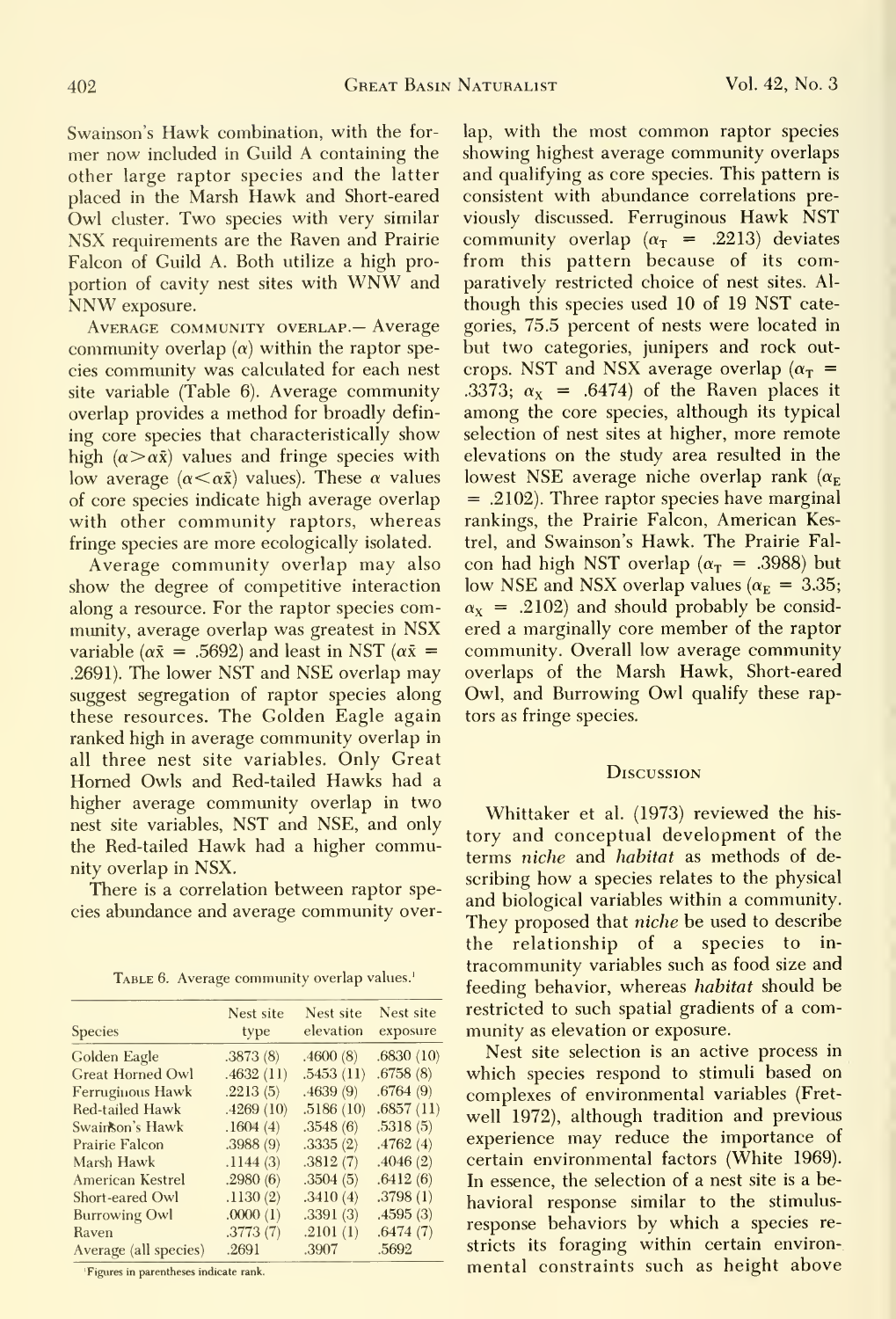ground, e.g., foraging height niche of the Blue-gray Gnatcatcher (Polioptila caerulea) described by Root (1967). In this context, nest site selection may be considered as one axis of the n-dimensional niche hyperspace of a species.

We believe the three variables considered, type, elevation, and exposure, represent basic habitat characteristics. We assume that raptors will select some portion within each of these dimensions that collectively provide the most suitable nesting site. Raptors may, for example, choose nest site types that potentially provide such benefits as a wide platform base for rearing large broods of young (e.g.. Ferruginous Hawk platform nests in tops of junipers); inaccessibility (e.g., Golden Eagle nests on high, sheer cliffs or Burrowing Owl nests in burrows), or shelter (e.g., cavity nests of Ravens and Prairie Falcons).

Nest site elevation may promote nest in accessibility and therefore offer brood protection, provide a commanding view of the territory, or enhance lift capabilities by local updrafts resulting from uneven heating of valley floors and ridges. In this latter context selection of nesting sites at middle and higher elevations may be especially advantageous to Golden Eagles and larger hawks and owls by enabling them to forage more efficiently and return large prey to the nest.

Mosher and White (1976) elucidated the importance of directional exposure of nest site with special reference to Golden Eagles. They pointed out that exposure of young raptors to extremes of temperature and direct in solation may be a major source of thermoregulatory stress during early stages of development. Thus, raptor species will pre sumably tend to select nest sites with exposures that offer an optimum microclimate within reasonable variations.

Several factors are immediately evident with respect to nest site partitioning within the raptor community of this study. First, there is a significant correlation between niche breadth, average community overlap, and relative abundance of raptor species that divides the raptor community into groups of core species such as the Golden Eagle with comparatively broad niches and fringe species with narrow niches. This pattern is especially notable within guilds where it may reduce competition between species with very similar nest site requirements by restrict ing population size of the fringe species. Thus, along each variable we find three basic groups that correspond to raptor species that tend to nest at high, middle, and low elevations within the range of topographic habitats found in the study area. Gompetition within these clusters is potentially more in tense compared with competition between clusters, but is reduced by two isolating mechanisms. First, raptor species of each cluster include core and fringe species. Core species common to Guild A of NST and NSE dendrograms include the Golden Eagle, Great Horned Owl, Red-tailed Hawk, and Raven. The Prairie Falcon is marginally core in this cluster, and the American Kestrel may represent a fringe species. Core and fringe species in the middle cluster are the Ferru ginous Hawk and Swainson's Hawk, respectively. The three raptor species in the lower cluster rank as fringe species. Of these the Burrowing Owl is <sup>a</sup> common component of raptor communities in the eastern Great Basin desert.

Wiens (1977) noted that competition theory predicts that other species may successfully invade communities during periods of high resource availability. In this context the presence and abundance of fringe species may be a function of food supply available to the core species. Core species such as the Golden Eagle increase territory size when their prey base is low and reduce average territory size when their prey base is high (Smith and Murphy 1973, 1979). This reduction may collectively be sufficient to allow invasion by fringe species. Conversely, in low prey years core species compensate by in creasing territorial size and may thereby ex clude such fringe species.

A second factor that reduces competition within clusters is different time-activity patterns. This mechanism separates the nocturnal Great Horned Owl from two diurnal raptor species with very similar nest site requirements, the Red-tailed Hawk and Golden Eagle. A parallel isolation is also evi dent within the Marsh Hawk and Short-eared Owl guild. The crepuscular activity of the Ferruginous Hawk at least partially isolates it from the more diurnal Swainson's Hawk.